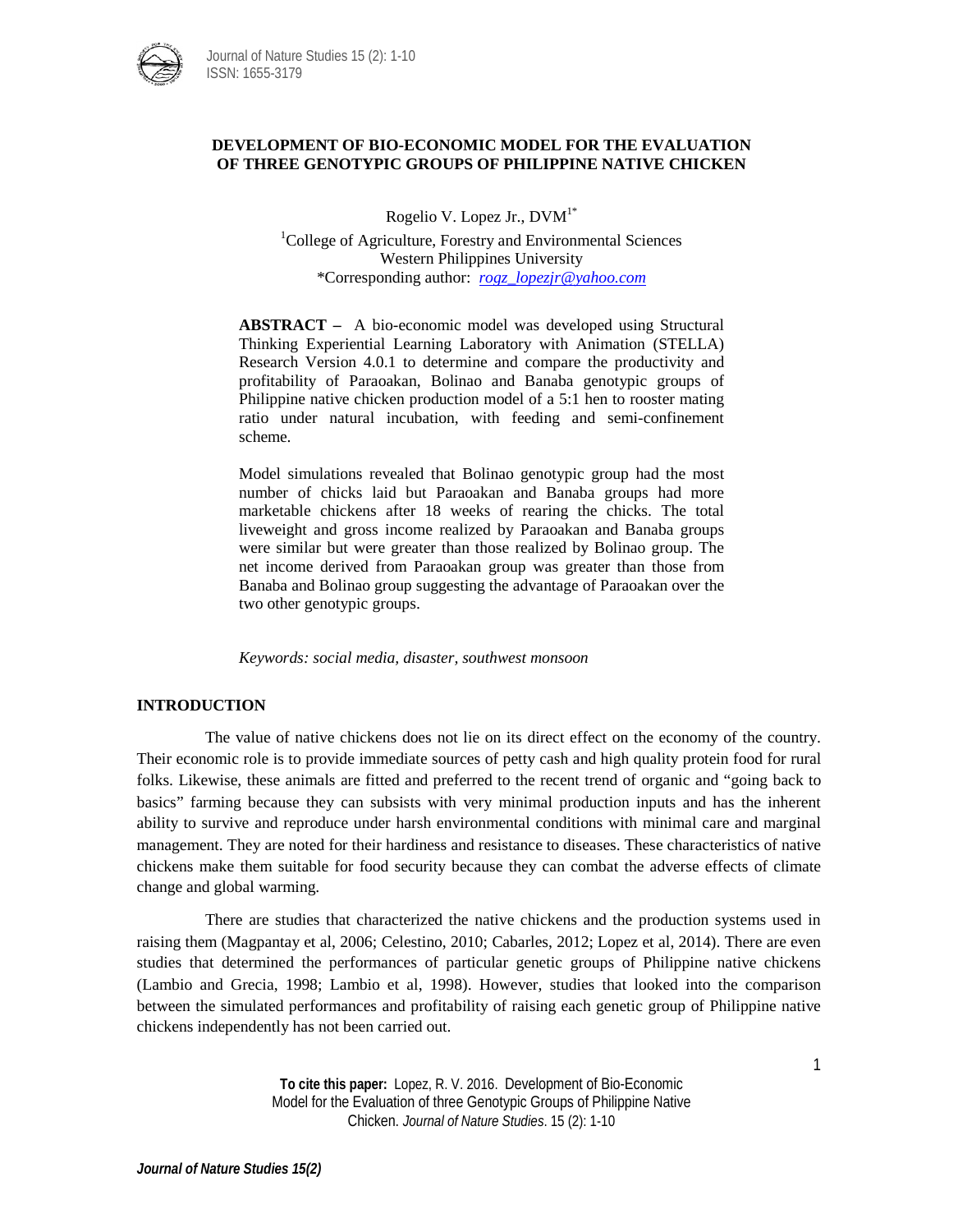Furthermore, the Bureau of Animal Industry initiated the Philippine Native Animal Development Program (DA Admin. Order # 15 Series 2010) to maximize the potentials and utilization of these animal genetic resources. But which of these genetic resources should the government use for their program in sustainable production models and technology transfers.

This study, therefore, was carried out to construct a bio-economic model that could be used to compare the performance and profitability of three genotypic groups of Philippine native chicken.

## **METHODOLOGY**

### **Construction of a bio-economic model**

A bio-economic model for native chicken production under natural incubation and semiconfinement production system was developed to evaluate the productivity of Paraoakan, Bolinao and Banaba genotypic groups of Philippine native chicken. Modeling was done with the use of the software Structural Thinking, Experiential Learning Laboratory with Animation (STELLA) Research Version 4.0.1 for Windows following the sequential steps in model building.

#### *Structure of the Model*

First, a deterministic model was initially developed to identify the different sectors that would influence productivity in native chickens. Menge et al (2005) was able to identify four categories in the input parameters including biological, management, nutritional and economic categories when he constructed a bio-economic model to support breeding of indigenous chicken in Kenya. In this model, five sectors which corresponded to the mentioned categories were determined. First, the population sector, showing the population of native chickens upon hatching, brooding, growing and at marketable age; the body weight sector, indicating the total weight of birds based on published records of gain in weights. These two sectors corresponded to the management and biological categories, respectively. The feed consumption sector represented the nutritional category was the feed intake of the birds based on phase feeding; the feed cost sector showing the expenses incurred in feeding the birds; and the economic sector represented the cost of feeds and the income generated from raising the native chickens.



Figure 1 shows the five sectors and their interactions.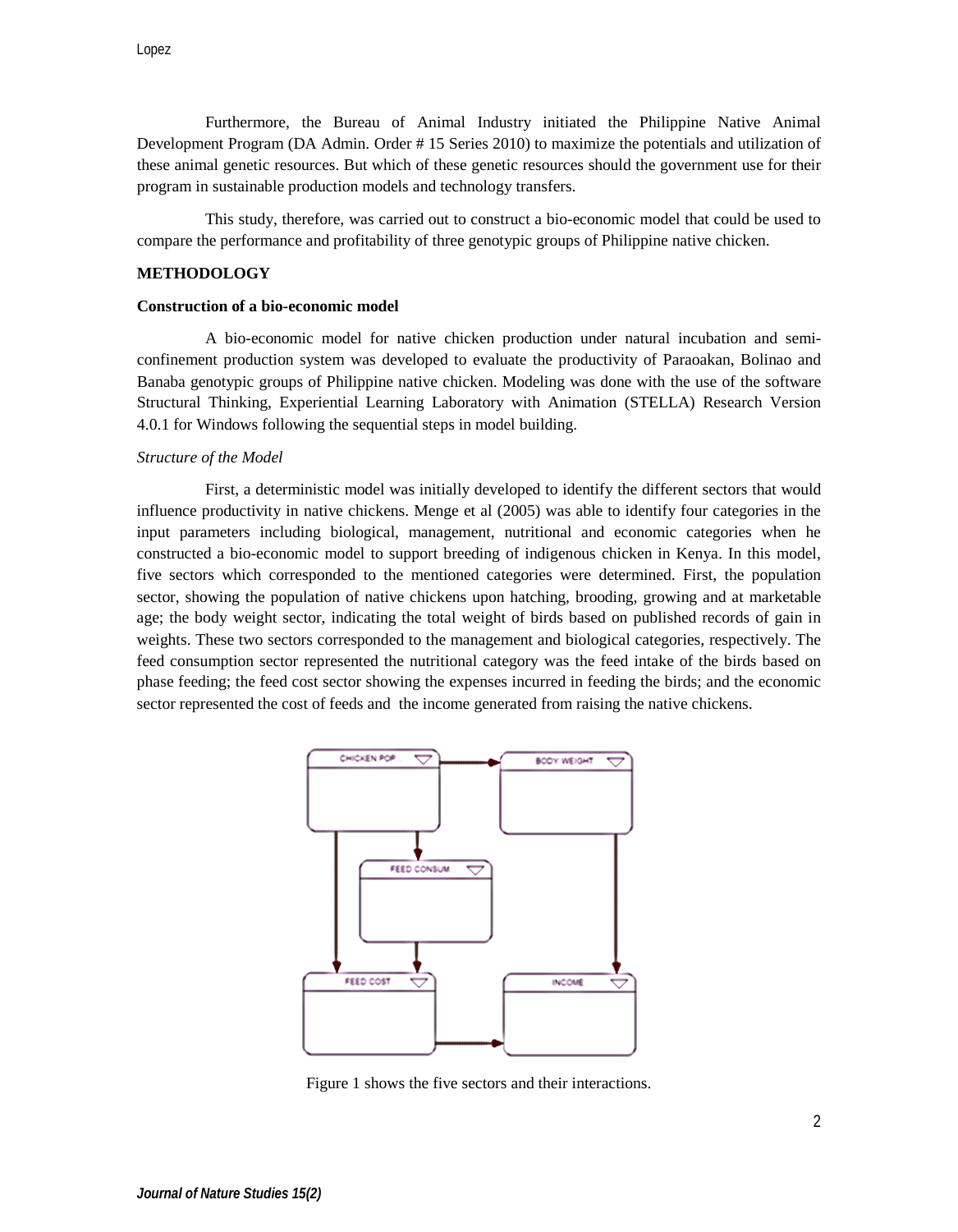The components of the different sectors and their relationship are presented in Figure 2. The number of marketable native chickens at 18 weeks of age is dependent on the total number of eggs laid, percent hatchability of the eggs and mortality rates during brooding and growing stages. The total body weights of the marketable birds consider its dependencies with the gain in weights during brooding and growing phases. Feed consumption, on the other hand, is dependent on the feed intake of the birds in two different stages of production. Total feed cost depends on the cost of feeds incurred by the marketable chickens which in turn is dependent on the price of formulated feeds for the brooder and grower phases. The feed cost for the breeder is dependent on the feed cost for the growing stage. Gross income is affected by the total weight of the marketable chickens and price of liveweight when marketing them. Net income, in turn, relies on the gross income and the expenses incurred on feed cost.

# *Quantitative specification of the deterministic model*

The following assumptions based on the productive performance of Paraoakan genotypic group of Philippine native chicken were specified in the components of the different sectors of the deterministic model (Table 1). These were derived from the data obtained from the studies of Lambio and Grecia, 1998, Lambio et al, 1998, and Lopez et al, 2014.



Figure 2.Components of the five sectors and their relationships.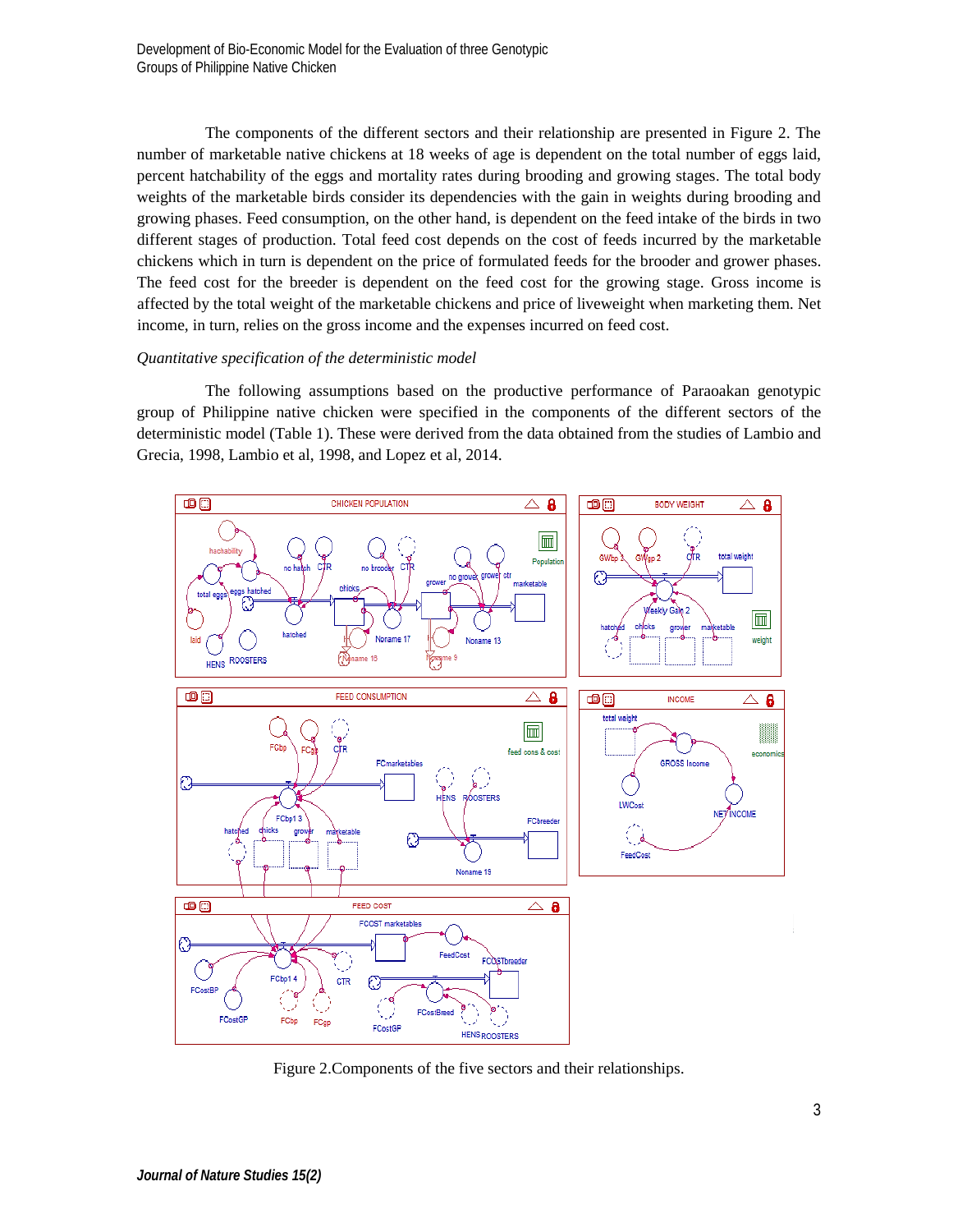| <b>Parameters</b>                           | <b>Productive Performance</b> |
|---------------------------------------------|-------------------------------|
| Eggs laid in a clutch, <i>pcs</i>           | 10.82                         |
| Hatchability, %                             | 79.40                         |
| Weight of day-old chicks, $g$               | 24.3                          |
| Weekly gain in weight (brooding phase), $g$ | 50.4                          |
| Weekly gain in weight (growing phase), $g$  | 100.1                         |
| Feed Consumption (brooding phase), $g$      | 145.45                        |
| Feed Consumption (growing phase), $g$       | 443.83                        |
| Mortality rates (brooding phase), %         | 32.29                         |
| Mortality rates (growing phase), %          | 6.70                          |

Table 1. Productive performance of Paraoakan used to quantify the model

A 5 hen: 1 rooster mating model in semi-confinement with feeding and natural incubation production scheme was used with a basic time unit for the simulation of one week to consider the different phases of chicken production. Simulation was done for 18 weeks to complete one production cycle.

#### *Sensitivity Analysis*

The model was validated by altering the values of mortality rates at one time and percent hatchability in another and observing the effect on model behavior. This was done to look into the relative accuracy of the relationships among parameters. Upon observing that the model was sensitive to changes in mortalities and number of eggs hatched as indicated by the total marketable chickens, the model was developed.

The model was tested by running the simulation using productive data for Bolinao and then afterwards for Banaba genotypic groups of Philippine native chicken. The number of marketable Bolinao and Banaba native chickens at 18 weeks of age fell on the expected range. This signaled that the model is ready to be used for the comparison of the productivity of the three genotypic groups of Philippine native chicken.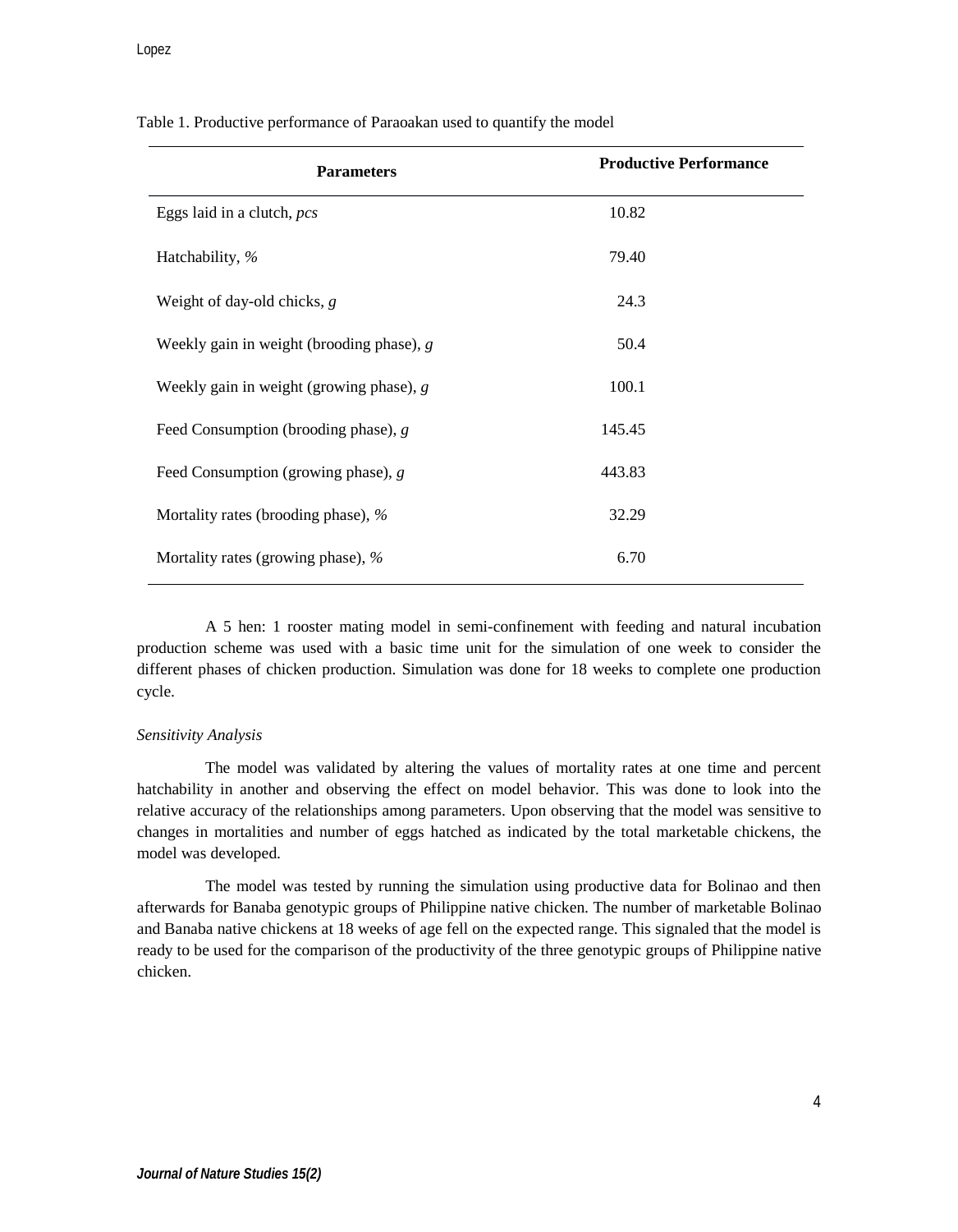# **Comparative analysis of the productivity of genetic groups of Philippine native chicken**

#### *Assumptions for the productive parameters*

To compare the productivity of Banaba, Bolinao and Paraoakan genotypic group of Philippine native chicken, data for the productive performances (initial weight of chicks, gain in weight, feed consumption and mortality rates)of each of the genotypic group were based from the work of Lambio et al., 1998. On the other hand, data on the reproductive performances (number of eggs laid by a hen in a clutch and percent hatchability) used data generated from studies in the native chickens of Dolores, Quezon (Magpantay et al, 2006) to represent Banaba, Nueva Ecija (Celestino, 2010) for Bolinao and Palawan (Lopez et al, 2014) for Paraoakan (Table 2). Prevailing market prices for feeds, and liveweight in Palawan were assumed.

| <b>Parameters</b>                              | <b>Banaba</b>         | <b>Bolinao</b>        | Paraoakan          |
|------------------------------------------------|-----------------------|-----------------------|--------------------|
| Eggs laid in a clutch, pcs                     | $11.42 \pm 2.55$      | $11.97 \pm 7.11$      | $10.82 \pm 1.97$   |
| Hatchability, %                                | $72.63 \pm$<br>18.41  | $74.67 \pm$<br>16.41  | $79.40 \pm 13.48$  |
| Weight of day-old chicks, $g$                  | 26.4                  | 25.8                  | 24.3               |
| Weekly gain in weight (brooding<br>phase), $g$ | $56 \pm 2.1$          | $46.9 \pm 2.8$        | $50.4 \pm 2.8$     |
| Weekly gain in weight (growing)<br>phase), $g$ | $80.5 \pm 2.1$        | $73.5 \pm 2.8$        | $100.1 \pm 3.5$    |
| Feed Consumption (brooding<br>phase), $g$      | $142.53 \pm$<br>29.72 | $180.55 \pm$<br>38.35 | $145.45 \pm 38.35$ |
| Feed Consumption (growing phase),<br>g         | $460.83 \pm$<br>13.56 | 588.53 $\pm$<br>38.35 | $443.83 \pm 23.49$ |
| Mortality rates (brooding phase), %            | 17.20                 | 64.48                 | 32.29              |
| Mortality rates (growing phase), %             | 15.03                 | 27.88                 | 6.70               |

Table 2. Productive performances of the three genotypic groups of Philippine native chickens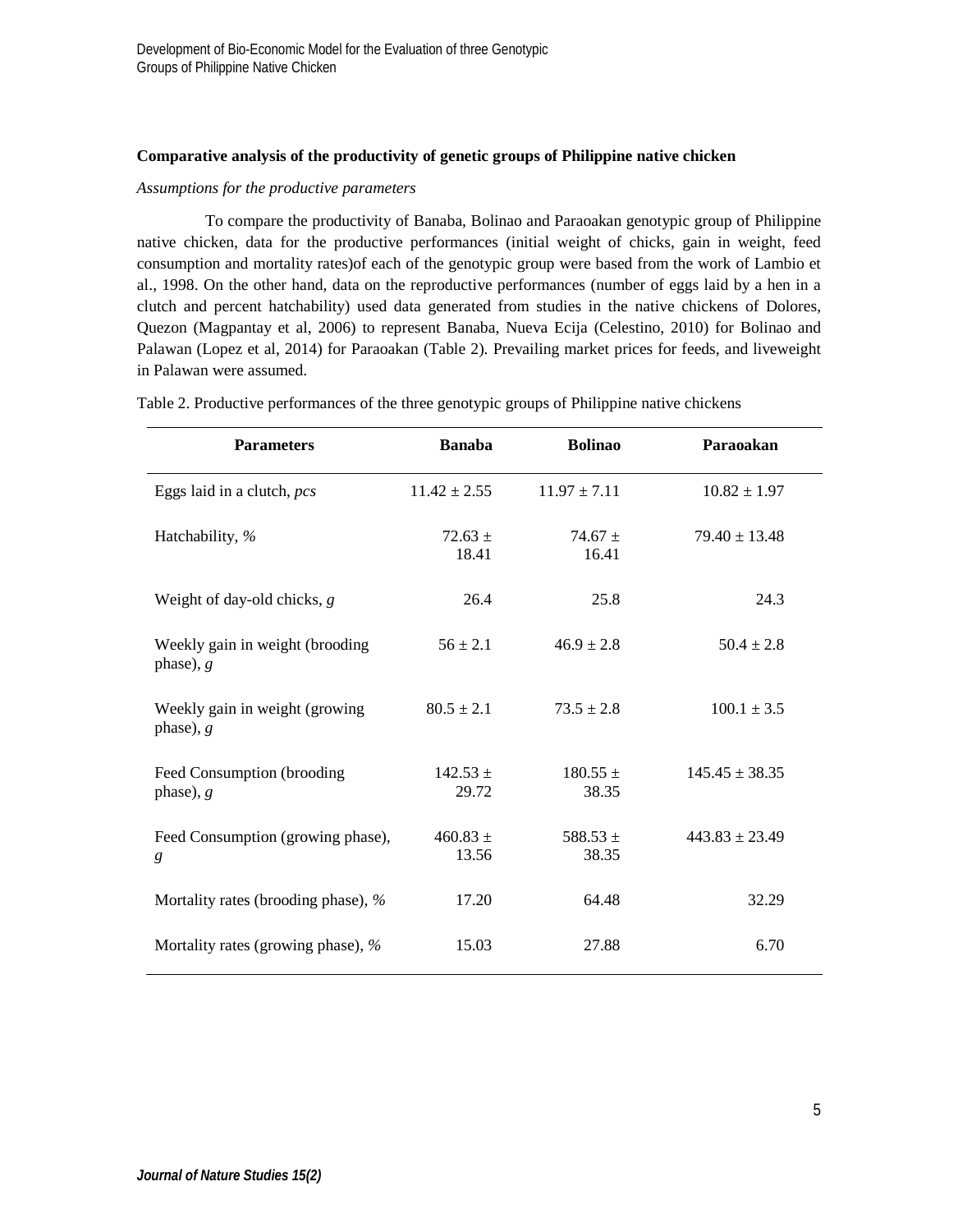# *Simulated experimental production cycles*

To compare the simulated productivity of the three genotypic groups, a Completely Randomized Design with three treatments: T1: Paraoakan genotypic group; T2: Bolinao genotypic group; and T3: Banaba genotypic group was assumed. One run of the model included the simulations for the three groups at the same time.

Thirty replications were done based on the formula for determining sample size:

| $n = \left[\frac{z_{\alpha}/\sigma}{\Delta}\right]^2$ | where $\frac{2\pi}{\sqrt{2}}$ is known as the critical value |
|-------------------------------------------------------|--------------------------------------------------------------|
|                                                       | $\sigma$ is the population standard deviation                |
|                                                       | is the margin of error set at 5%                             |

Each replication equals the number of runs or simulations in the bio-economic model. Each run equaled one production cycle in the native chicken production model. This was vital in the statistical comparison between the performances and profitability of the genotypic groups.

# *Data analysis and interpretation*

Data on all parameters were subjected to one-way analysis of variance using MINITAB version 15 statistical software. Significant differences among Treatment means were determined using Tukey's test.

# **RESULTS**

## **The productivity and profitability of production**

Table 3 shows the means and standard deviations of the number of day-old chicks (hatched), number of marketable chickens and total liveweight of the marketable chickens in the three genotypic groups of Philippine native chickens from thirty runs/simulations of the bio-economic model.

Results of the study show that an average of  $42.88 \pm 8.35$  day-old chicks is hatched from the eggs laid and incubated by five Paraoakan hens. In Bolinao genotypic group, an average of  $54.31 \pm 17.41$ day-old chicks is hatched while around  $41.86 \pm 10.49$  chicks are hatched by five Banaba hens.

Results further revealed that the number of day-old chicks hatched by Bolinao genotypic group is significantly higher than those hatched by Paraoakan and Banaba groups considering the same number of hens. This can be attributed to high number of eggs laid by native chickens in Pangasinan(Celestino, 2010) where Bolinao genotypic group is located compared to those in Palawan (Lopez et al, 2014) and Batangas or Quezon (Magpantay et al, 2006).

Paraoakan appears to catch-up in the number of eggs hatched (day-old chicks) even though the hens in Palawan laid the fewest number of eggs because the hatchability of the eggs laid by native chickens in Palawan where Paraoakan predominates is relatively higher. Lopez et al (2014) noted the hatchability of eggs laid by Paraoakan hens to be around  $79.38 \pm 13.48$ %, Celestino (2010) only noted a hatchability of 74.67 $\pm$ 16.41% for hens in Nueva Ecija while Magpantay et al (2006) noted a percent hatchability of  $72.63\pm18.41$  for the eggs laid by hens in Dolores, Quezon.

6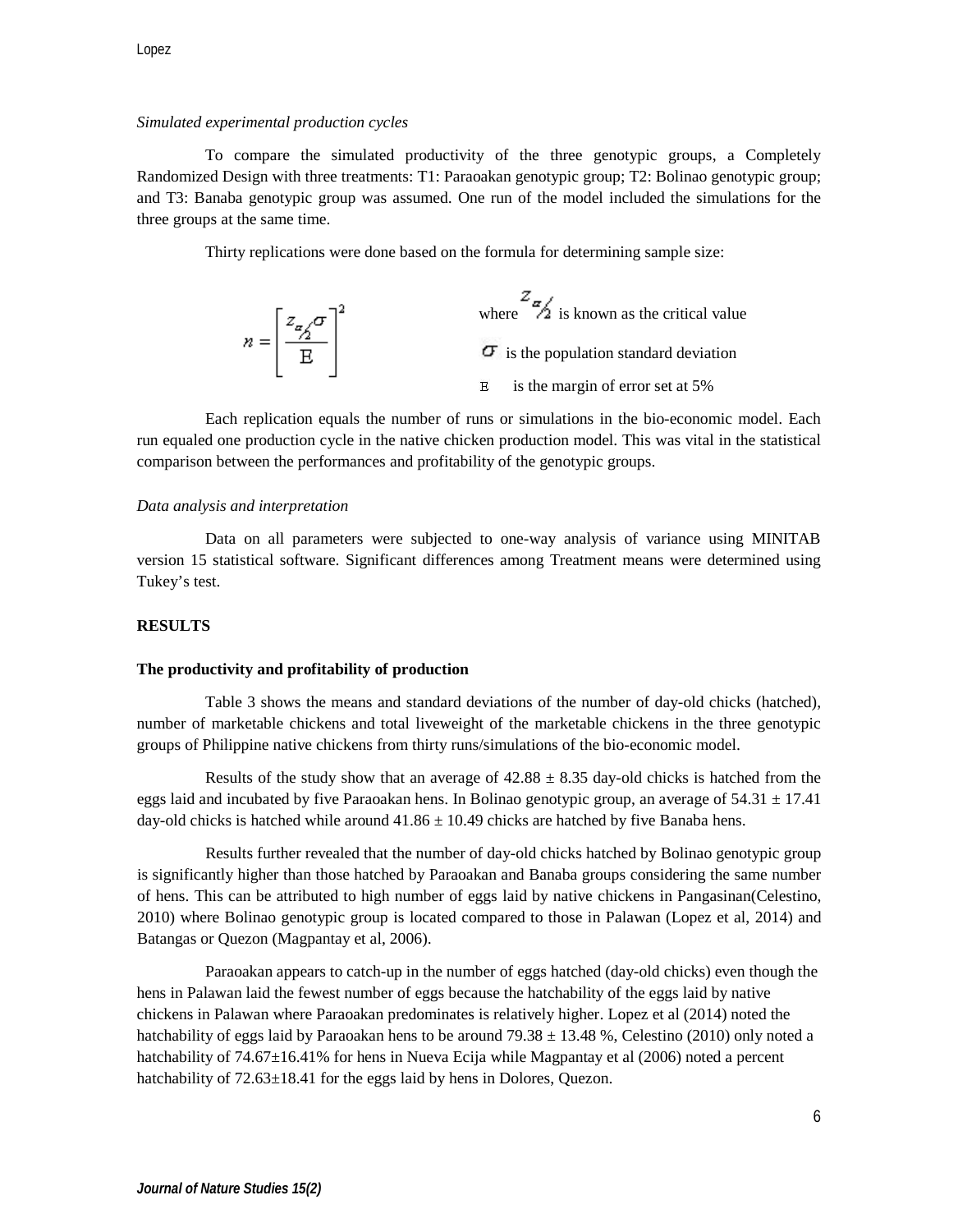The number of marketable chickens is also presented in Table 1. After 18 weeks of rearing, there are around 27.015  $\pm$  5.259 heads of Paraoakan, 18.294  $\pm$  5.870 heads of Bolinao and 29.545  $\pm$ 7.403 heads of Banaba ready for market. Statistical analysis revealed that the differences in the number of marketable chickens between genotypic groups are significant. Furthermore, Bolinao genotypic group has the fewest marketable chickens and is significantly different from Paraoakan and Banaba group. The numbers of marketable Paraoakan and Banaba chickens are statistically the same.

Results suggest that even though Bolinao genotypic group hatch more chicks than Paraoakan and Banaba, the number of marketable heads after 18 weeks is more for Paraoakan and Banaba. This is due to the differences in mortality rates during brooding and growing stage. Lambio et al, 1998 previously determined that Bolinao genotypic group had the highest mortality rates during brooding at 64.48% compared to the other genotypic groups. Similarly, Bolinao has a mortality rate of 27.88% which is relative higher than the other groups. Paraoakan had a mortality rate of 32.29% during brooding and 6.70% during growing. These differences could possibly be addressed by appropriate production and technological interventions.

Furthermore, the total liveweight of the marketable chickens is significantly higher in Paraoakan and Banaba compared to Bolinao group while the means of the total liveweight is statistically the same between Paraoakan and Banaba. This is due to the dependency of liveweight to the number of marketable chickens and the gain in weights during brooding and growing periods.

Initially, day-old Bolinao chicks weighed around 25.8g, gains around 6.7g daily during brooding (0-6 weeks of age) and 10.5g daily during growing period (6-18 week of age). Banaba day-old chicks weighed around 26.4g and gains 8.0g daily during brooding and 11.5g during growing period. Day-old Paraoakan chicks weigh around 24.3g, gains 7.2g and 14.3g during brooding and growing periods, respectively. Paraoakan had the highest average daily gain during the growing period (Lambio et al, 1998).

|                     | <b>PARAOAKAN</b>        | <b>BOLINAO</b>       | <b>BANABA</b>                  |
|---------------------|-------------------------|----------------------|--------------------------------|
| Day-old chicks, hds | $42.88 + 8.35^b$        | $54.31 + 17.41^a$    | $41.86 \pm 10.49^b$            |
| Marketables, hds    | $27.015 + 5.259^a$      | $18.294 + 5.870^{b}$ | $29.545 + 7.403^a$             |
| Liveweight, kgs     | $45.054 + 8.73^{\circ}$ | $31.696 + 10.130^b$  | $44.536 + 10.774$ <sup>a</sup> |

Table 3. Means and standard deviations on the number of day-old chicks, marketable chickens and liveweight between genotypic groups from30 simulations of the bio-economic model

*Row means with different superscripts differ significantly (P<.005)*

Presented in Tables 4 and 5 are some economic aspects of native chicken production including feed cost, gross income and net income.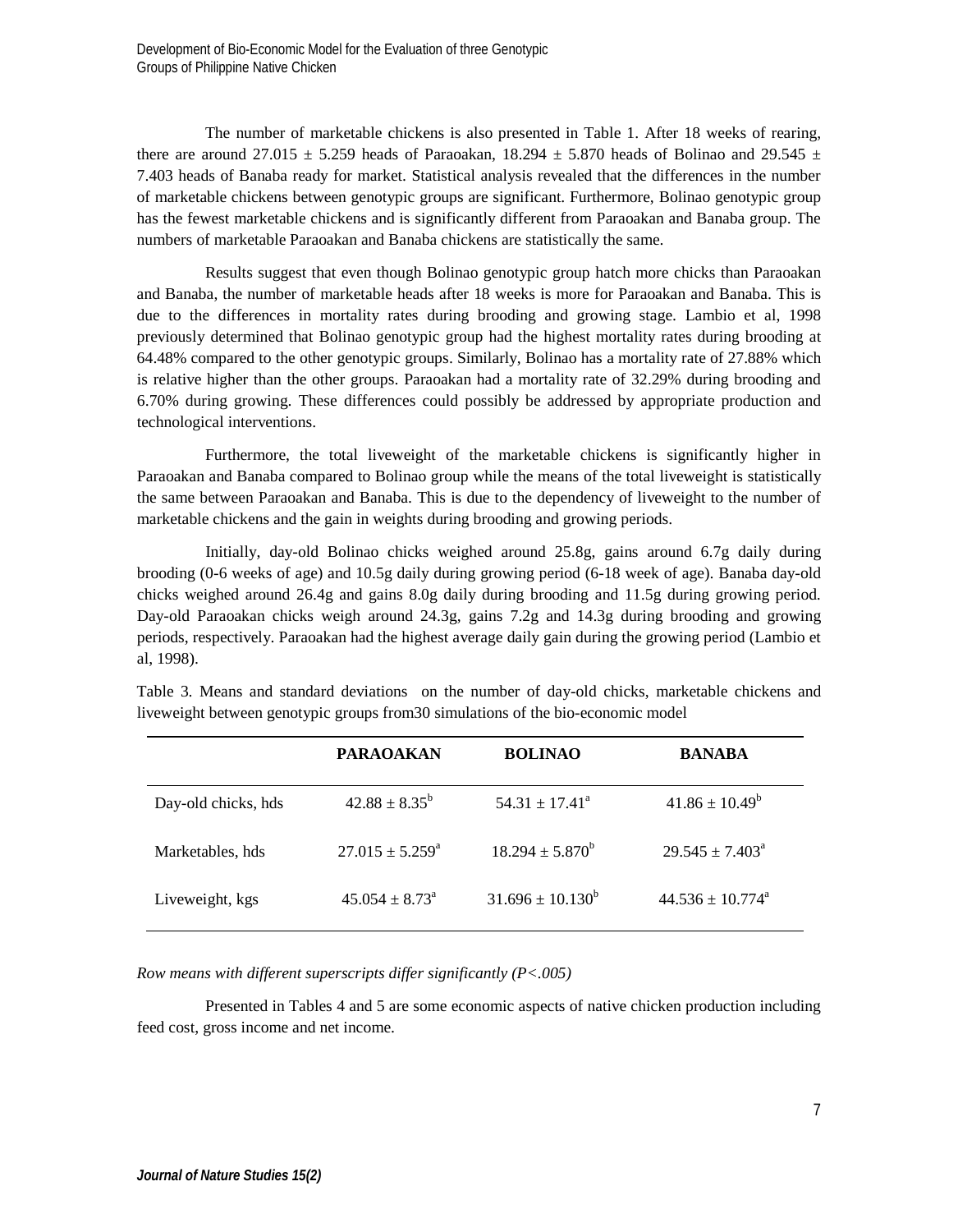The gross income realized after 18 weeks of raising all of the chicks hatched by Paraoakan hens is around Php 6758  $\pm$ 1309 while those realized by Bolinao is around Php 4755 $\pm$ 1520 and around Php 6678±1614 from the Banaba. Statistical analysis revealed that Paraoakan and Banaba had the same mean earnings but they earned more than Bolinao native chickens.

When the expenses for the feed consumption of the chickens were subtracted from the gross income, the net income realized from native chicken production using breeder stocks composed of 5:1 hen to rooster mating ratio under natural incubation and semi-confinement scheme appeared to favor Paraoakan than the two other genotypic groups of Philippine native chicken. The mean net earnings of the Paraoakan group is around Php 2272.0  $\pm$  618.32 followed by the Banaba group with Php 1645.9  $\pm$ 626.8. The Bolinao group has a loss of Php  $310.2 \pm 372.10$  from raising all the eggs hatched by five hens and feeding them with formulated feeds whose cost are based on prevailing prices of raw materials.

Analysis of variance revealed significant differences between the mean earnings (net income) of the three genotypic groups indicating that the mean net income realized by Paraoakan genotypic groups is statistically higher than the mean earnings by Boliano and Banaba genotypic groups.

**PARAOAKAN BOLINAO BANABA** Feed Cost, Php  $4477.2 \pm 680.1$   $5118.2 \pm 1205.2$   $5032.7 \pm 989.8$ Gross income, Php 6758  $\pm$  1309<sup>a</sup> 4755  $\pm$  1520<sup>b</sup> 6678  $\pm$  1614<sup>a</sup> Net income, Php  $2272.0 \pm 618.32^a$   $-310.2 \pm 372.10^c$   $1645.9 \pm 626.8^b$ 

Table 4. Means and standard deviations on the cost of feed, gross income and net income between genotypic groups from 30 simulations of the bio-economic model

## *Row means with different superscripts differ significantly (P<.005)*

The cost of feed considered the feed consumption of the chickens on the two stages of production, brooding and growing which differ between genotypic groups. It also includes the cost coming from the feed consumption of the breeder stocks. However, these breeders could produce another clutch in around two months and would realize separate incomes from the two batches. In Western Visayas which is number one in native chicken inventory in the Philippines, recorded a clutch interval of 77.87 $\pm$ 4.14 days (Cabarles, 2012). The two clutches could share the expenses on the feeds of the breeder possibly leading to higher net income for each clutch/batch. For simplicity, we considered removing feed cost coming from the breeders and only included in the income analysis the cost of feeds of the marketables. The net income for the three genotypic groups had increased as shown in Table 5. Bolinao genotypic group, from having a loss, now realized an income amounting to an average of Php1012.9  $\pm$  384.5. Paraoakan genotypic group now had a net income averaging Php 3265.4  $\pm$  629.4 while Banaba had Php 2678.5  $\pm$ 634.4.

Statistical analysis further revealed that the differences between the mean net income were significant indicating that the net income of Paraoakan is highest. The net income realized by Banaba group is lesser but is significantly higher than the net earnings of Bolinao group.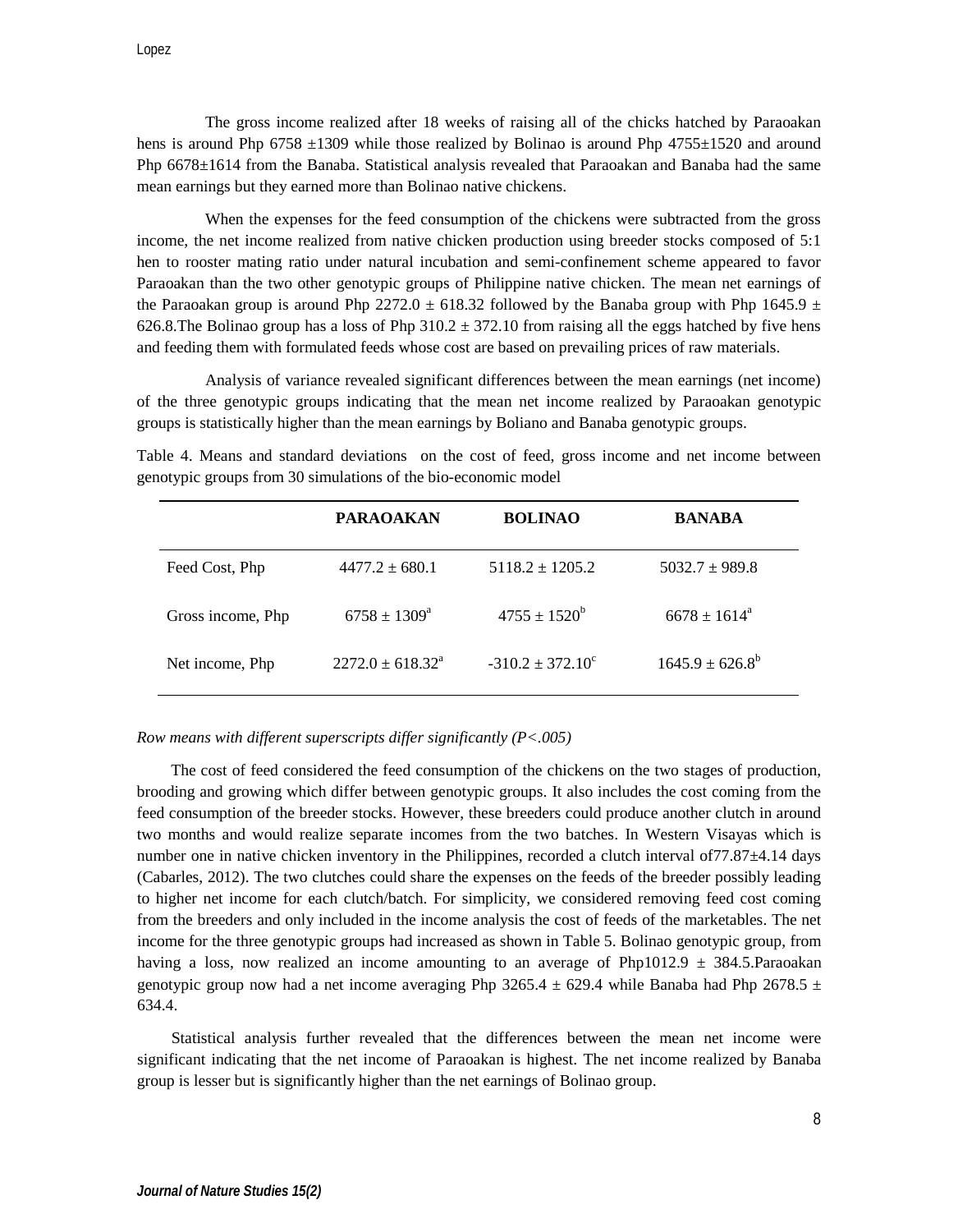|                               | <b>PARAOAKAN</b>         | <b>BOLINAO</b>           | <b>BANABA</b>         |
|-------------------------------|--------------------------|--------------------------|-----------------------|
| Feed Cost of Marketables, Php | $3492.8 + 688.6$         | $3741.6 + 1171.6$        | $3999.8 \pm 986.6$    |
| Gross income, Php             | $6758 + 1309^{\circ}$    | $4755 + 1520^b$          | $6678 + 1614^{\circ}$ |
| Net income, Php               | $3265.4 + 629.4^{\circ}$ | $1012.9 + 384.5^{\circ}$ | $2678.5 \pm 634.4^b$  |

Table 5. Means and standard deviations on the cost of feed (excluding the consumption of the breeders), gross income and net income between genotypic groups from 30 simulations of the bio-economic model

*Row means with different superscripts differ significantly (P<.005)*

#### **CONCLUSION**

The constructed bio-economic model can be used to determine the productivity of genotypic groups of native chicken in terms of number of marketable chickens and net income after 18 weeks of production.

The productivity in terms of number of marketable chickens after 18 weeks of rearing and total liveweight of these chickens of a 5hen:1 rooster native chicken model in semi-confinement with feeding and under natural incubation scheme is significantly lower in the Bolinao genotypic groups of Philippine native chicken than those observed in Paraoakan and Banaba groups. Paraoakan and Banaba group had similar productivity. The gross income realized after one production cycle is the same between Paraoakan and Banaba groups. Bolinao would have a loss. However, raising Paraoakan would be more profitable than Banaba and Bolinao group when the cost of feeds is considered.

## **STATEMENT OF AUTHORSHIP**

The author conceptualized the study and constructed the bio-economic model.

## **LITERATURE CITED**

- Cabarles J. 2012. Production potentials of native chickens (Gallus gallus domesticus L.) of Western Visayas, Philippines. Trop Anim Health Prod.doi10.1007/s11250-012-0230-1.
- Celestino E.F. 2010. Native chicken (Gallus gallus domesticus L.) production and marketing under various agro-ecosystems in Nueva Ecija, Philippines. MS in Animal Science. University of the Philippines Los Baños College Laguna.140 p.
- Lambio, A.L. and M.C. Grecia. 1998. Reproductive performance of five genetic groups of Philippine native chickens under semi-confinement condition. Proceedings of the PSAS 35<sup>th</sup> Annual Convention. p. 187-189.